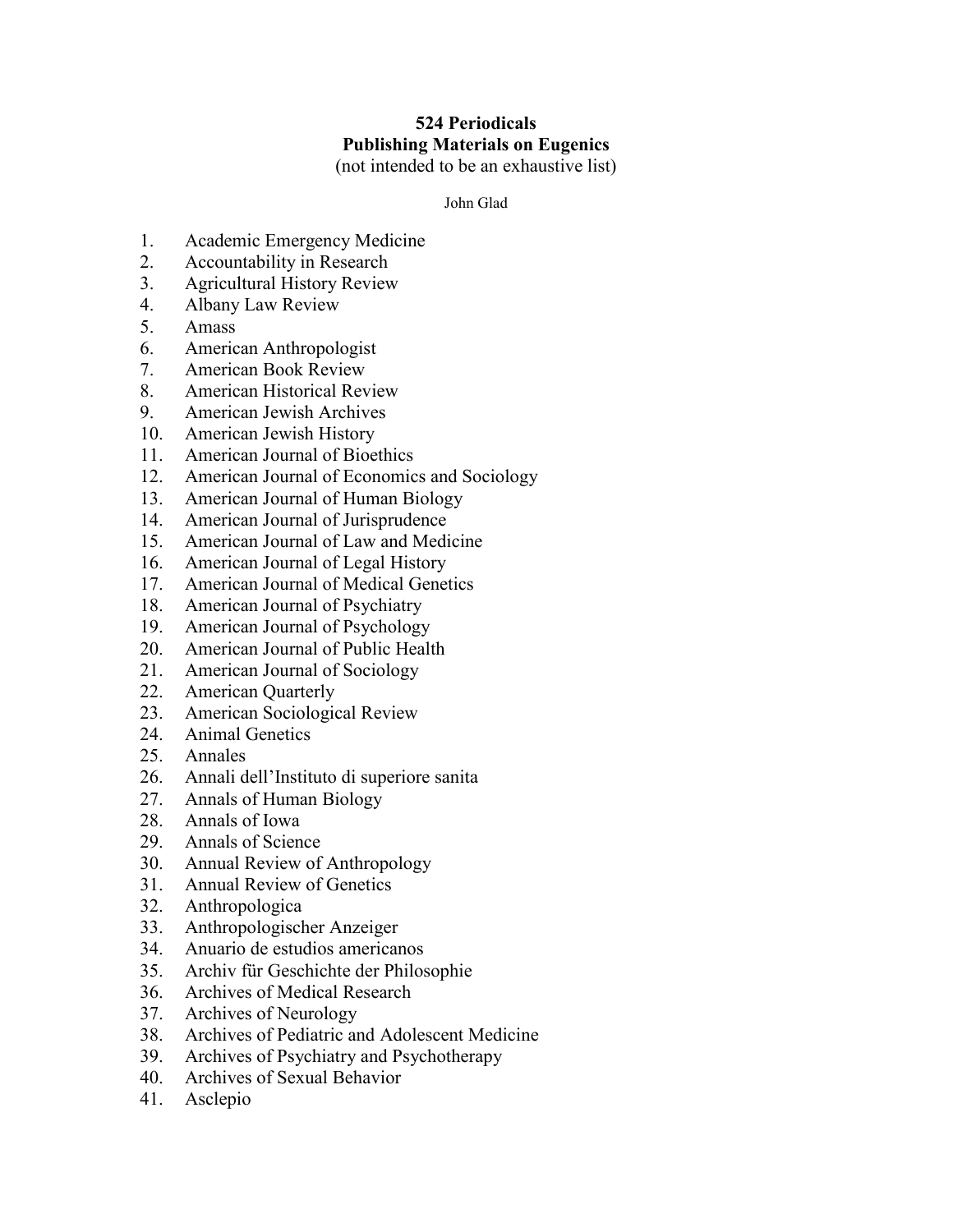- 42. Asian Ethnicity
- 43. Asian Studies Review
- 44. Atlantic Monthly
- 45. Australian and New Zealand Journal of Public Health
- 46. Australian Journal of Politics and History
- 47. BC Studies
- 48. Beaver
- 49. Bioethical Inquiry
- 50. Bioethics
- 51. Biology of Reproduction
- 52. Biomedical Ethics
- 53. Biometrics
- 54. Bioscience, Biotechnology, and Biochemistry
- 55. BMC Medical Ethics
- 56. Body & Society
- 57. Booklist
- 58. Boston Review
- 59. British Journal for the History of Science
- 60. British Journal of Political Science
- 61. British Journal of Social Work
- 62. British Medical Journal
- 63. Brookley Law Review
- 64. Bulletin de la Societé des Sciences Médicales du Grand Duché de Luxembourg
- 65. Bulletin of Latin American Research
- 66. Bulletin of Medical Ethics
- 67. Bulletin of the German Historical Institute
- 68. Bulletin of the History of Medicine
- 69. Bulletin of the Park Ridge Center
- 70. Bundesgesundheitsblatt, Gesundheitsforschung, Gesundheitsschutz
- 71. Business and Professional Ethics Journal
- 72. Cadernos de Saúde Pública
- 73. California Law Review
- 74. Cambridge Quarterly of Health Care Ethics
- 75. Canadian Bulletin of Medical History
- 76. Canadian Forum
- 77. Canadian Journal of History
- 78. Canadian Journal of Sociology
- 79. Canadian Medicine Association Journal
- 80. Canadian Psychology
- 81. Canadian Review of Sociology and Anthropology
- 82. CCCR Journal
- 83. Central European History
- 84. Chicago Journal of International Law
- 85. Child & Adolescent Social Work Journal
- 86. Choice
- 87. Christianity Today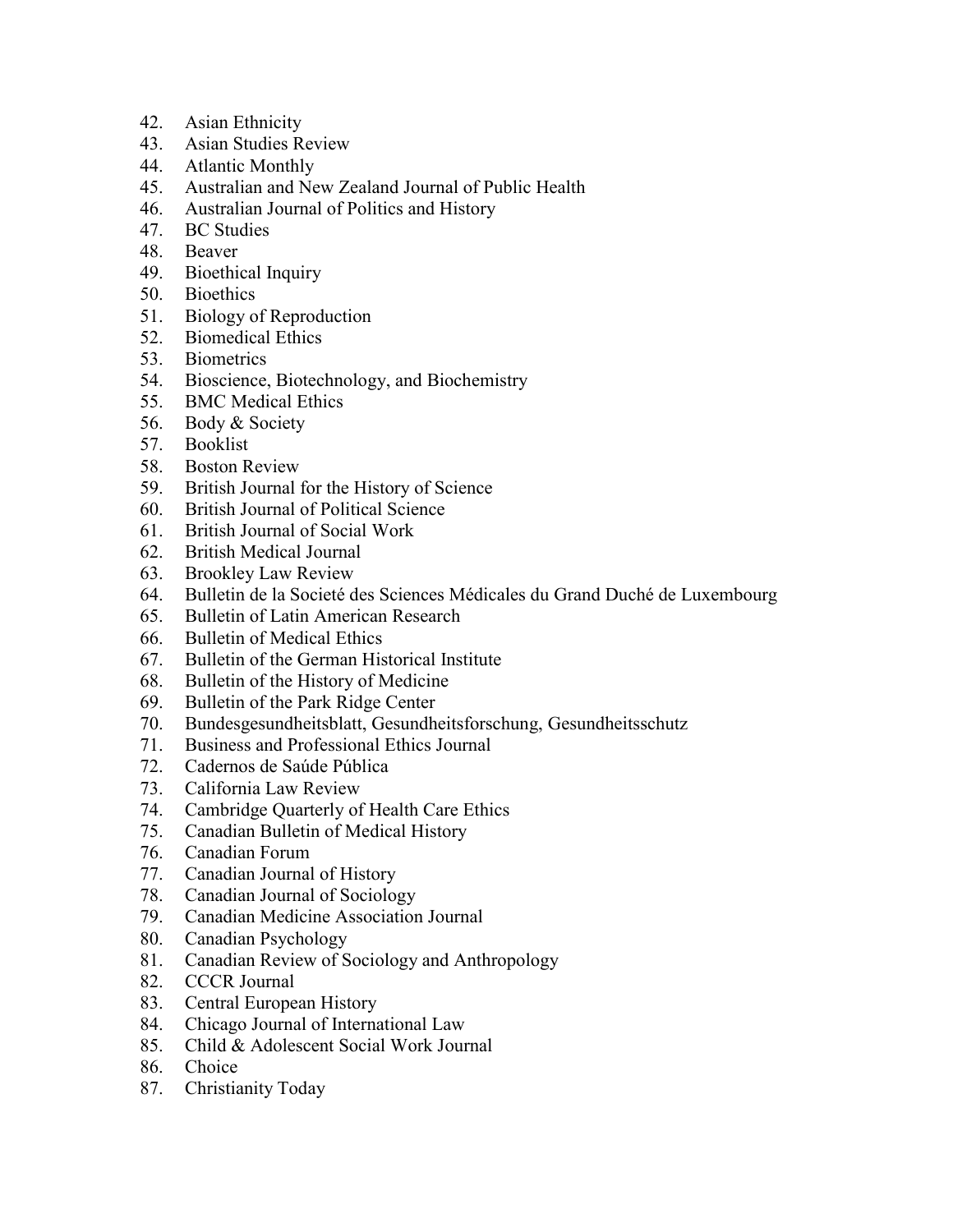- 88. Chronicle of Higher Education
- 89. Church History
- 90. Clinical Genetics
- 91. Clio Medica (Amsterdam)
- 92. Cognitive Processing
- 93. Comparative Political Studies
- 94. Comptes Rendus de l'Académie des Sciences
- 95. Connecticut Law Review
- 96. Connecticut Medicine
- 97. Conservative Judaism
- 98. Contemporary Sociology
- 99. Contemporary Crises
- 100. Contemporary Jewry
- 101. Coronary Artery Disease
- 102. Criminal Behaviour and Mental Health
- 103. Criminology
- 104. Critical Asian Studies
- 105. Critical Care Medicine
- 106. Critical Inquiry
- 107. Critical Social Policy
- 108. Cross Currents
- 109. Cumberland Law Review
- 110. Current Anthropology
- 111. Dados
- 112. Daedalus
- 113. Democracy and Nature
- 114. Denver Journal of International Law and Policy
- 115. Deutsche Zeitschrift fur Philosophie
- 116. Director
- 117. Disability & Society
- 118. Dissent
- 119. Diverse: Issues in Higher Education
- 120. Dolentium Hominum
- 121. Du Bois Review: Social Science Research on Race
- 122. Duke Law and Technology Review
- 123. Duodecim
- 124. East European Politics and Societies
- 125. Ecology
- 126. Educational Forum
- 127. Eighteenth Century Studies
- 128. Emory Law Journal
- 129. Endeavour
- 130. Environmental Politics
- 131. Estudios Migratorios Latinoamericanos
- 132. Ethical Human Psychology and Psychiatry
- 133. Ethical Human Sciences and Services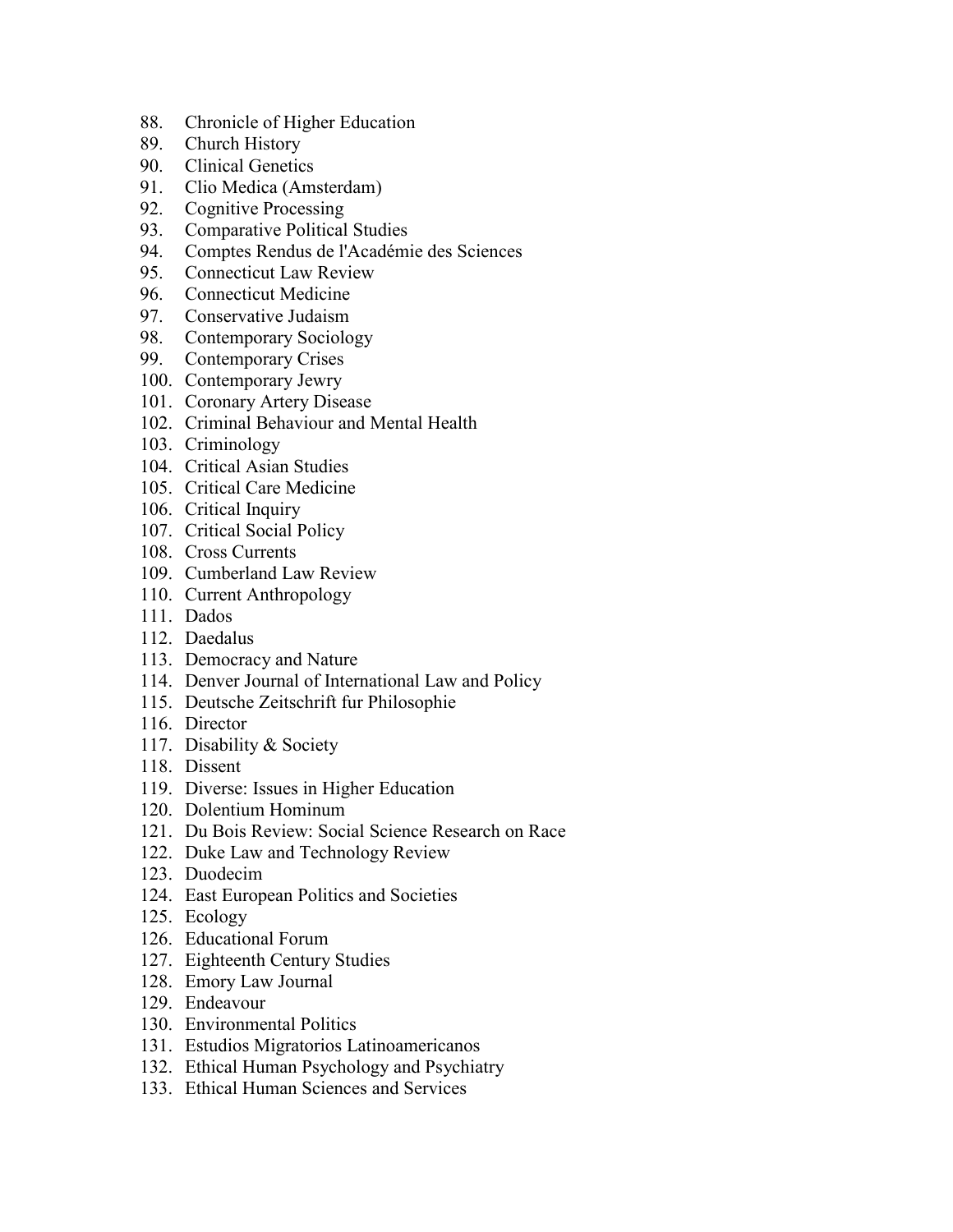- 134. Ethical Perspectives
- 135. Ethics
- 136. Ethics and Medicine
- 137. Ethics and Medics
- 138. Ethnic and Racial Studies
- 139. European Journal of Human Genetics
- 140. European Journal of Political Research
- 141. European Legacy
- 142. Faith and Philosophy
- 143. First Things
- 144. Florida State Law Review
- 145. Fordham Urban Law Journal
- 146. Free Inquiry
- 147. French Historical Studies
- 148. Futures
- 149. Futurist
- 150. Gavroche
- 151. Genes, Brains, and Behavior
- 152. Genetic Testing
- 153. Genetics
- 154. Genetics in Medicine
- 155. Genetics, Selection, Evolution
- 156. Genewatch
- 157. Genome Biology
- 158. Genome Research
- 159. George Washington Law Review
- 160. German History
- 161. German Life & Letters
- 162. German Politics & Society
- 163. German Studies Review
- 164. Gerontologist
- 165. Gesnerus
- 166. Gesundheitswesen
- 167. Gewina
- 168. GLQ: A Journal of Lesbian and Gay Studies
- 169. Group Processes & Intergroup Relations
- 170. Gulf South Historical Review
- 171. Harvard Journal of Law and Technology
- 172. Harvard Review of Psychiatry
- 173. Hastings Center Report
- 174. Hastings Law Journal
- 175. Health & Social Work
- 176. Health and History: Bulletin of the Australian Society for the History of Medicine
- 177. Health and Place
- 178. Health and Social Work
- 179. Hispania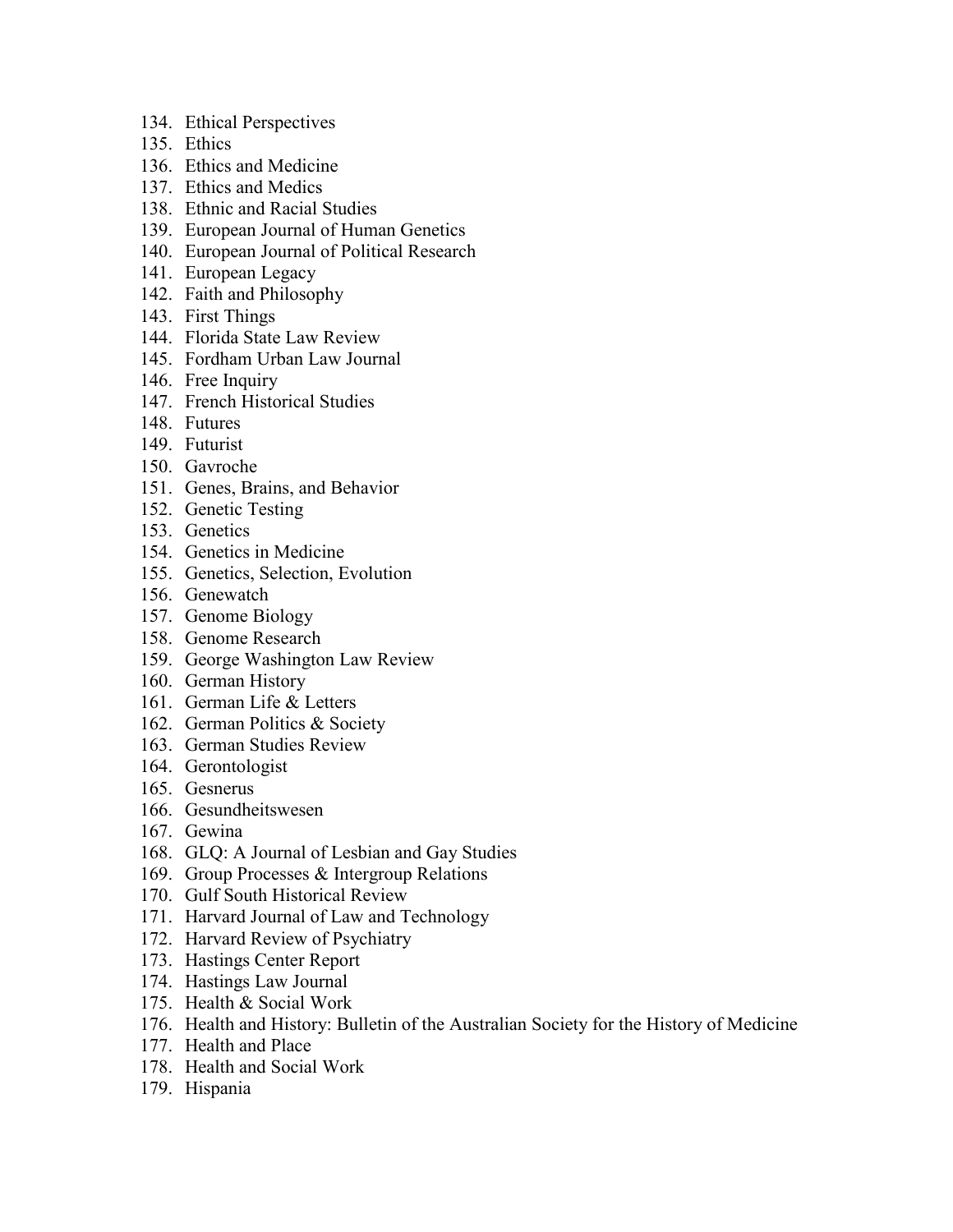- 180. Histoire & Mesure
- 181. Histoire, Economie et Societé
- 182. Histoire Sociale
- 183. Histoire, Femmes et Societés
- 184. Historia, Ciencias, Saude Manguinhos
- 185. Historical Journal
- 186. Historical Materialism
- 187. Historical Studies (Melbourne)
- 188. Historische Zeitschrift
- 189. History Compass
- 190. History of Education Quarterly
- 191. History of Philosophy and the Life Sciences
- 192. History of Philosophy Quarterly
- 193. History of Political Economy
- 194. History of Political Thought
- 195. History of Psychiatry
- 196. History of Psychology
- 197. History of the Human Sciences
- 198. Hofstra Law Review
- 199. Holocaust and Genocide Studies
- 200. Houston Journal of International Law
- 201. Human Fertility
- 202. Human Life Review
- 203. Human Reproduction and Genetic Ethics
- 204. Human Rights Quarterly
- 205. Iberoamericana
- 206. Indian Journal of Medical Ethics
- 207. Indiana International and Law Review
- 208. Indiana Magazine of History
- 209. Intelligence
- 210. International History of Nursing Journal
- 211. International History Review
- 212. International Journal of Cultural Studies
- 213. International Journal of Health Service
- 214. International Journal of Politics, Culture and Society
- 215. International Journal of Social Economics
- 216. International Journal of Sociology and Social Policy
- 217. International Review of Psychiatry
- 218. International Review of Sociology
- 219. International Social Science Journal
- 220. International Sociological Association, Durban, South Africa (ISA)
- 221. ISIS: Journal of the History of Science in Society
- 222. Israel Journal of Psychiatry and Related Sciences
- 223. Israel Medical Association Journal
- 224. Israel Studies
- 225. JAMA: Journal of the American Medical Association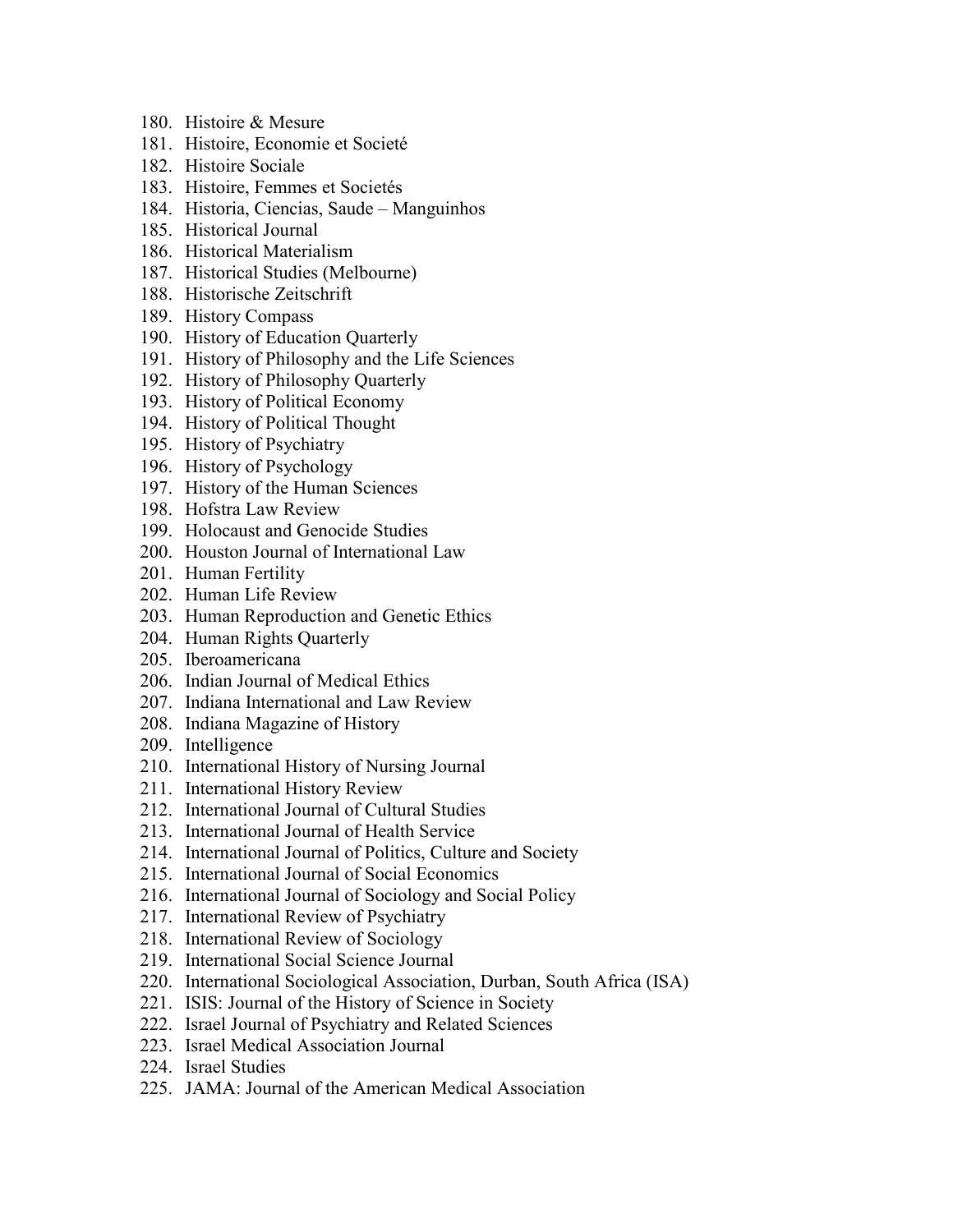- 226. Jewish Social Studies
- 227. JOICFP News
- 228. Journal für Entwicklungspolitik
- 229. Journal International de Bioéthique
- 230. Journal of American Culture [Great Britain]
- 231. Journal of American Ethnic History
- 232. Journal of American History
- 233. Journal of American Studies
- 234. Journal of Biolaw and Business
- 235. Journal of Biosocial Science
- 236. Journal of Cell Science
- 237. Journal of Child Health Care
- 238. Journal of Church and State
- 239. Journal of Classical Sociology
- 240. Journal of Contemporary History
- 241. Journal of Continuing Education in the Health Sciences
- 242. Journal of Disability Policy Studies
- 243. Journal of Economic Perspectives
- 244. Journal of Epidemiology and Community Health
- 245. Journal of Family History
- 246. Journal of Family Planning and Reproductive Health Care
- 247. Journal of Genetic Counseling
- 248. Journal of Genetics
- 249. Journal of Genocide Research
- 250. Journal of Halacha and Contemporary Society
- 251. Journal of Health and Social Behavior
- 252. Journal of Health Care for the Poor and Underserved
- 253. Journal of Historical Sociology
- 254. Journal of Human Resources
- 255. Journal of Humanistic Psychology
- 256. Journal of Intellectual Disability Research
- 257. Journal of Interdisciplinary History
- 258. Journal of Israeli History
- 259. Journal of Jewish Studies
- 260. Journal of Law and Medicine
- 261. Journal of Law and Society
- 262. Journal of Medical Ethics
- 263. Journal of Medicine and Philosophy
- 264. Journal of Medicine and the Humanities
- 265. Journal of Modern History
- 266. Journal of Moral Education
- 267. Journal of Natural History
- 268. Journal of Obstetrics and Gynaecology
- 269. Journal of Philosophy
- 270. Journal of Policy History
- 271. Journal of Political Philosophy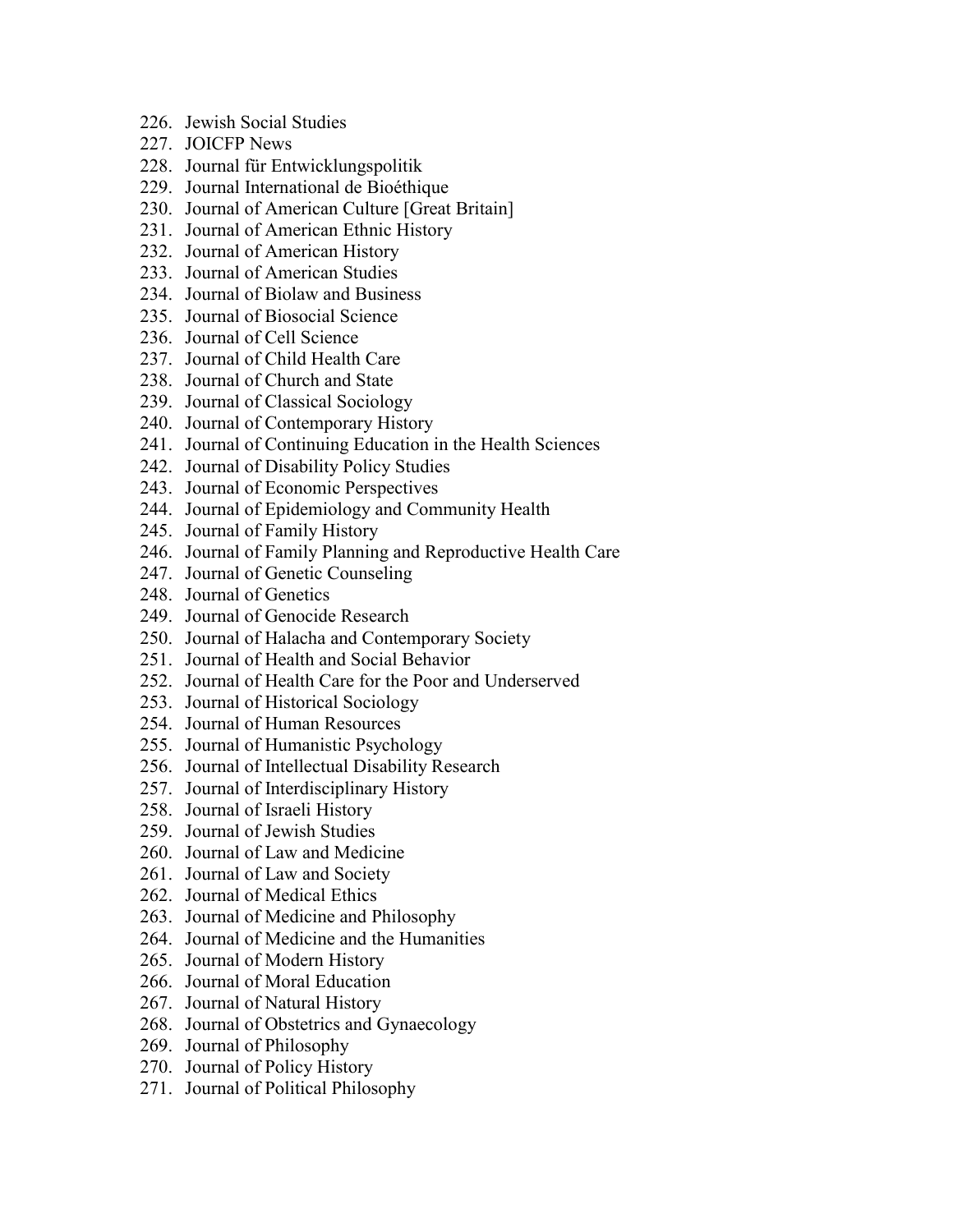- 272. Journal of Psychiatric and Mental Health Nursing
- 273. Journal of Psychiatry & Law
- 274. Journal of Psychohistory
- 275. Journal of Public and International Affairs
- 276. Journal of Rehabilitation
- 277. Journal of Religion
- 278. Journal of Religious Thought
- 279. Journal of Sex & Marital Therapy
- 280. Journal of Social History
- 281. Journal of Social Policy
- 282. Journal of Social Sciences
- 283. Journal of Social, Political and Economic Studies
- 284. Journal of Southern African Studies
- 285. Journal of Southern History
- 286. Journal of the Gilded Age and Progressive Era
- 287. Journal of the History of Biology
- 288. Journal of the History of Ideas
- 289. Journal of the History of Medicine and Allied Sciences
- 290. Journal of the History of Sexuality
- 291. Journal of the History of the Behavioral Sciences
- 292. Journal of the History of the Neurosciences
- 293. Journal of the Mississippi Medical Association
- 294. Journal of the Royal College of Physicians of London
- 295. Journal of Urology
- 296. Journal of Visual Impairment & Blindness
- 297. Journal of Women's History
- 298. Jurimetrics
- 299. Kagakushi Kenkyu
- 300. Kennedy Institute of Ethics Journal
- 301. Kirchliche Zeitgeschichte
- 302. La Revue du MAUSS
- 303. Läkartidningen
- 304. Lancet (London, England)
- 305. Latino Studies
- 306. Law and Social Inquiry
- 307. Law and the Human Genome Review
- 308. Le débat
- 309. Linacre Quarterly
- 310. Loyola of Los Angeles International and Comparative Law Review
- 311. MacLean's
- 312. Mankind Quarterly
- 313. McGeorge Law Review
- 314. McGill Law Journal
- 315. Medical Anthropology Quarterly
- 316. Medical Education
- 317. Medical Ethics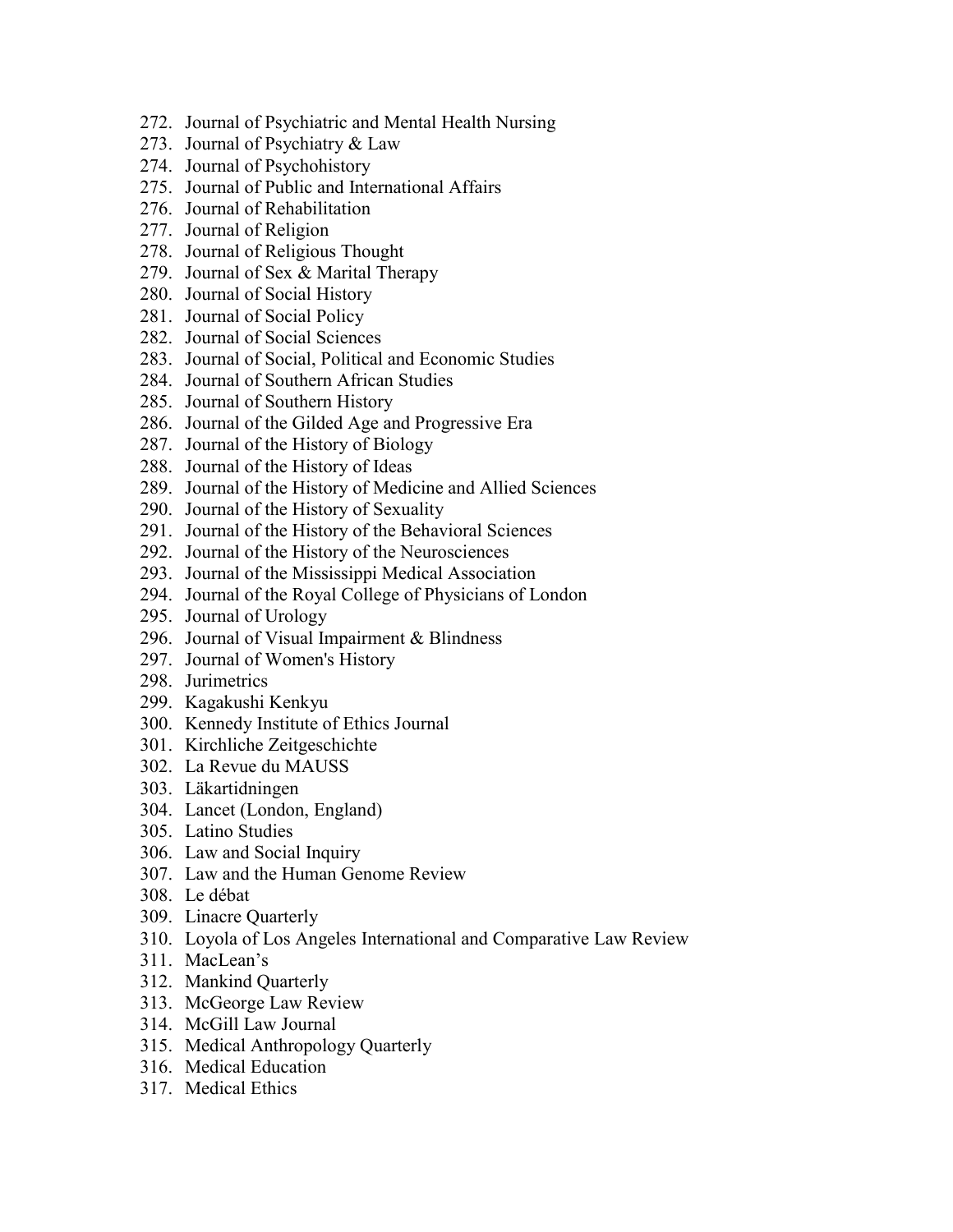- 318. Medical History
- 319. Medical Law International
- 320. Medical Law Review
- 321. Medicina (Kaunas)
- 322. Medicina, Nei, Secoli
- 323. Medicine, Science & Sociology
- 324. Medicine, Conflict & Survival
- 325. Medicine, Healthcare & Philosophy
- 326. Medifila
- 327. Medizinhistorisches Journal Bd.
- 328. Medycyna Nowozytna
- 329. Medyzyna vieku rozwojowego
- 330. Mendel Newsletter (Archival Resources for the History of Genetics and Allied Sciences)
- 331. Mental Retardation
- 332. Merkur
- 333. Metaphilosophy
- 334. Michigan Quarterly Review
- 335. Miguk sa Yongu [South Korea]
- 336. Minnesota Medicine
- 337. Modern Age
- 338. Modern Fiction Studies
- 339. Modern Jewish Studies
- 340. Modern Law Review
- 341. Modernism/Modernity
- 342. Moment
- 343. Monash Bioethics Review
- 344. Mount Sinai Journal of Medicine
- 345. Nation
- 346. National Biotechnology
- 347. National Catholic Bioethics Quarterly
- 348. National Interest
- 349. National Right to Life News
- 350. Nationalism & Ethnic Politics
- 351. Nations and Nationalism
- 352. Nature
- 353. Nature Biotechnology
- 354. Nature Neuroscience
- 355. Nature Reviews: Genetics
- 356. Nervenarzt
- 357. Neurology
- 358. Neuropsychiatrie
- 359. New Atlantis
- 360. New England Journal of Medicine
- 361. New Genetics and Society
- 362. New Hibernia Review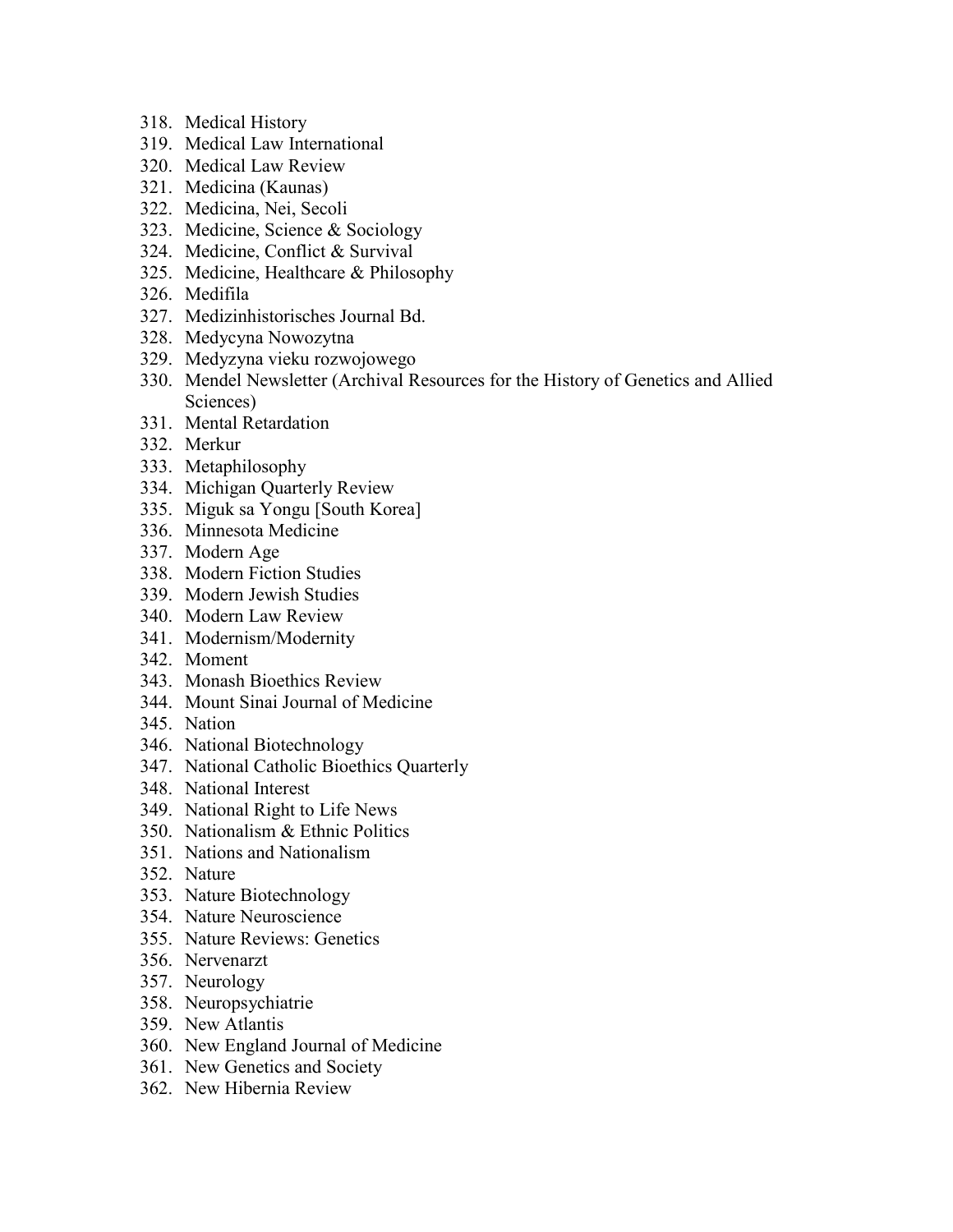- 363. New Left Review
- 364. New Political Science
- 365. New Politics
- 366. New Republic
- 367. New Scientist
- 368. New Titles in Bioethics
- 369. New York Law School Journal of Human Rights
- 370. New York University Journal of Legislation and Public Policy
- 371. New Zealand Bioethics Journal
- 372. New Zealand Journal of Ecology
- 373. New Zealand Sociology
- 374. News Letter on Philosophy and Medicine (American Philosophical Association)
- 375. Nordic Notes
- 376. Notizie di Politeia
- 377. Notre Dame Journal of Law, Ethics, and Public Policy
- 378. Nueva Antropologia
- 379. Nursing Inquiry
- 380. Nursing Standard
- 381. Orthopade
- 382. Orvosi Hetilap (Hungary)
- 383. Osiris
- 384. Oxford Review of Education
- 385. Paediatric and Perinatal Epidemiology
- 386. Patterns of Prejudice
- 387. Pedadogica Historica
- 388. Pensée
- 389. Performer: Naval Postgraduate School, Monterey, CA.
- 390. Perspectives in Biology and Medicine
- 391. Perspectives on Political Science
- 392. Pflege
- 393. Phi Kappa Phi Forum
- 394. Philosophical Transactions of the Royal Society of London. Series B.
- 395. Poetics Today
- 396. Policy and Politics
- 397. Politica y Sociedad
- 398. Political Analysis
- 399. Political Geography
- 400. Political Power and Social Theory
- 401. Political Quarterly
- 402. Political Science & Politics
- 403. Politics and the Life Sciences
- 404. Politics of Selfhood
- 405. Politische Vierteljahresschrift
- 406. Population and Development Review
- 407. Population Ecology
- 408. Population Studies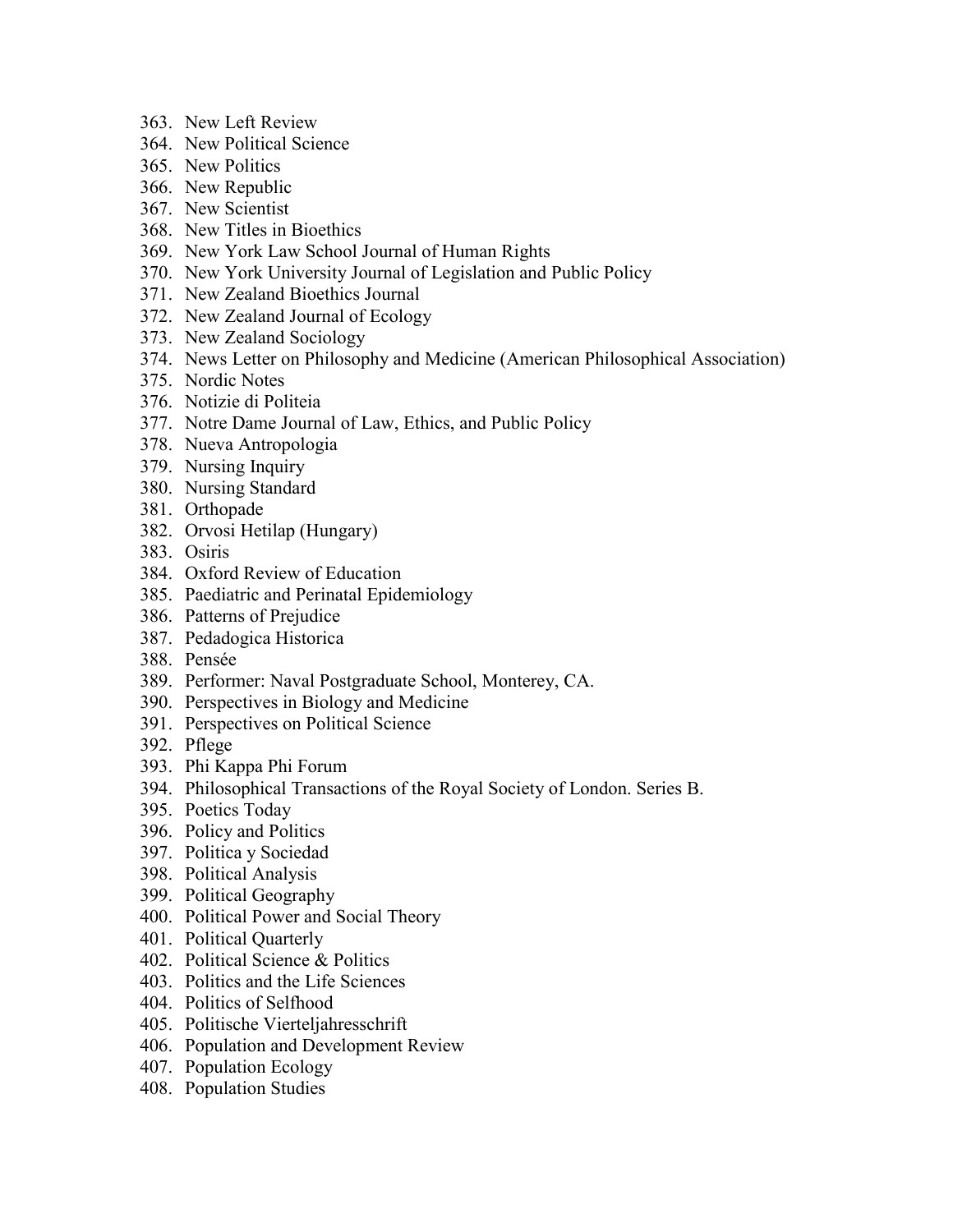- 409. Positions
- 410. Prague Economic Papers
- 411. Praxis der Kinderpsychologie und Kinderpsychiatrie
- 412. Prenatal Diagnosis
- 413. Presse Médicale
- 414. Primary Care
- 415. Princeton Journal of Bioethics
- 416. Princeton University Library Chronicle
- 417. Proceedings of the American Philosophical Society
- 418. Professional Ethics
- 419. Psychiatric Quarterly
- 420. Psychiatrische Praxis
- 421. Psychological Medicine
- 422. Public Choice
- 423. Public Culture
- 424. Public History Review
- 425. Public Interest
- 426. Puerto Rico Health Sciences Journal
- 427. Quarterly Review of Biology
- 428. Race and Class
- 429. Race, Gender & Class
- 430. Radical History Review
- 431. Radiology
- 432. Relaciones
- 433. Reproductive Biomedicine Online
- 434. Responsive Community
- 435. Review of General Psychology
- 436. Reviews in American History
- 437. Revista de neurologia
- 438. Revista Latino-Americana de Enfermagen
- 439. Revista Panamericana de Salud Publica
- 440. Revue des Études Juives
- 441. Revue d'Histoire des Sciences
- 442. Revue d'Histoire Moderne et Contemporaine
- 443. Revue Francaise de Science Politique
- 444. Revue Francaise de Sociologie
- 445. Revue Francaise d'Études Americaines
- 446. Revue Historique
- 447. Revue Médicale de la Suisse Romande
- 448. Saint Louis University Law Journal
- 449. Scandinavian Journal of History
- 450. Schweizer Archiv fur Neurologie und Psychiatrie
- 451. Schweizerische Zeitschrift fur Soziologie
- 452. Science in Context
- 453. Science Communication
- 454. Second Opinion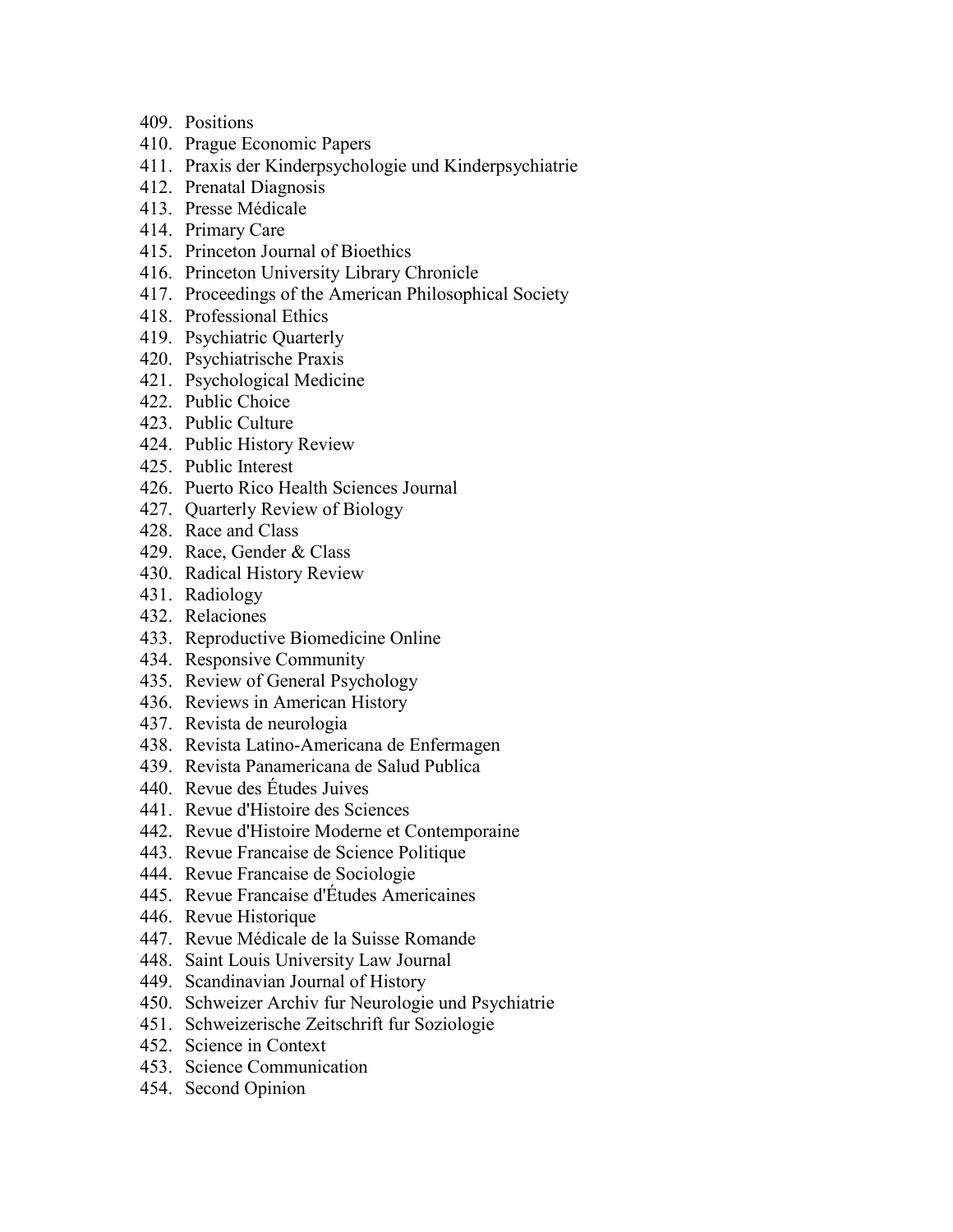- 455. Sexualities
- 456. Sexuality and Disability
- 457. Sexuality Research & Social Policy: A Journal of the NSRC
- 458. Shofar, An Interdisciplinary Journal of Jewish Studies
- 459. Signs
- 460. Slavic Review
- 461. Social Justice
- 462. Social Philosophy and Policy
- 463. Social Politics
- 464. Social Problems
- 465. Social Science and Medicine
- 466. Social Science Quarterly
- 467. Social Sciences
- 468. Social Theory and Practice
- 469. Social Work in Mental Health
- 470. Society
- 471. Sociological Focus
- 472. Sociological Perspectives
- 473. Sociological Spectrum
- 474. Sociology of Health & Illness
- 475. Sociology Quarterly
- 476. Sotsiologicheskie Issledovaniia
- 477. South African Historical Journal
- 478. Southern Jewish History
- 479. Splice: The Splice of Life
- 480. Sport History Review
- 481. St. Thomas Law Review
- 482. Studies in Family Planning
- 483. Studies in the History and Philosophy of Science
- 484. Svensk Medicinhistorisk Tidskrift
- 485. Teachers College Record
- 486. Technology Analysis & Strategic Management
- 487. Technology and Culture
- 488. Temple International and Comparative Law Review
- 489. The British Journal of Sociology
- 490. The Journal of Nietzsche Studies
- 491. The Lion and the Unicorn
- 492. Theatre Survey
- 493. Theoretical Criminology
- 494. Theoria (Pietermaritzburg)
- 495. Theory and Society
- 496. Theory, Culture & Society
- 497. Tidsskrift for Den norske Laegeforeniing
- 498. Times of London
- 499. Today's Christian Doctor
- 500. Toplum ve Bilim